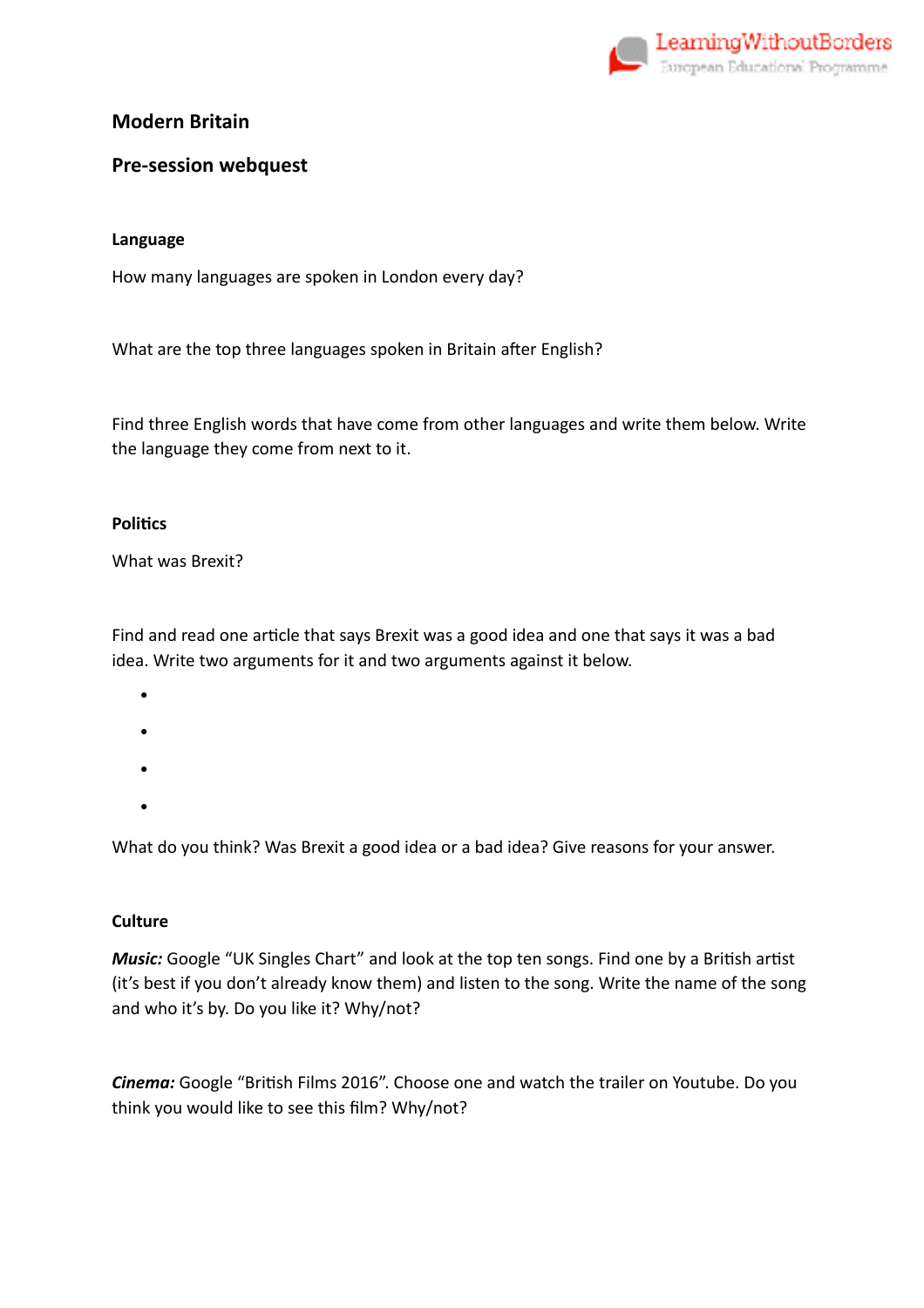**Sport:** Google "British Sports" and read about at least three. Which would you most like to play? Which would you least like to play? Why?

# **Modern Britain**

# **Post-session comprehension**

### **The Monarchy**

Give two reasons **for** keeping the royal family and two reasons **against** it.

- -
- •
- •
- •

What is your opinion? Should Britain keep the royal family? Why/not?

### **Scotland**

If you were Scottish, would you want to stay in the UK or become an independent country? Why/not?

### **Multicultural Britain**

Name three contributions that foreign-born people have made to Britain. Which do you think is the most important contribution? Why?

- •
- 
- •
- •

### **Culture**

What is "grime"? What is the closest thing to grime in your country? Do you like it? Why/ not?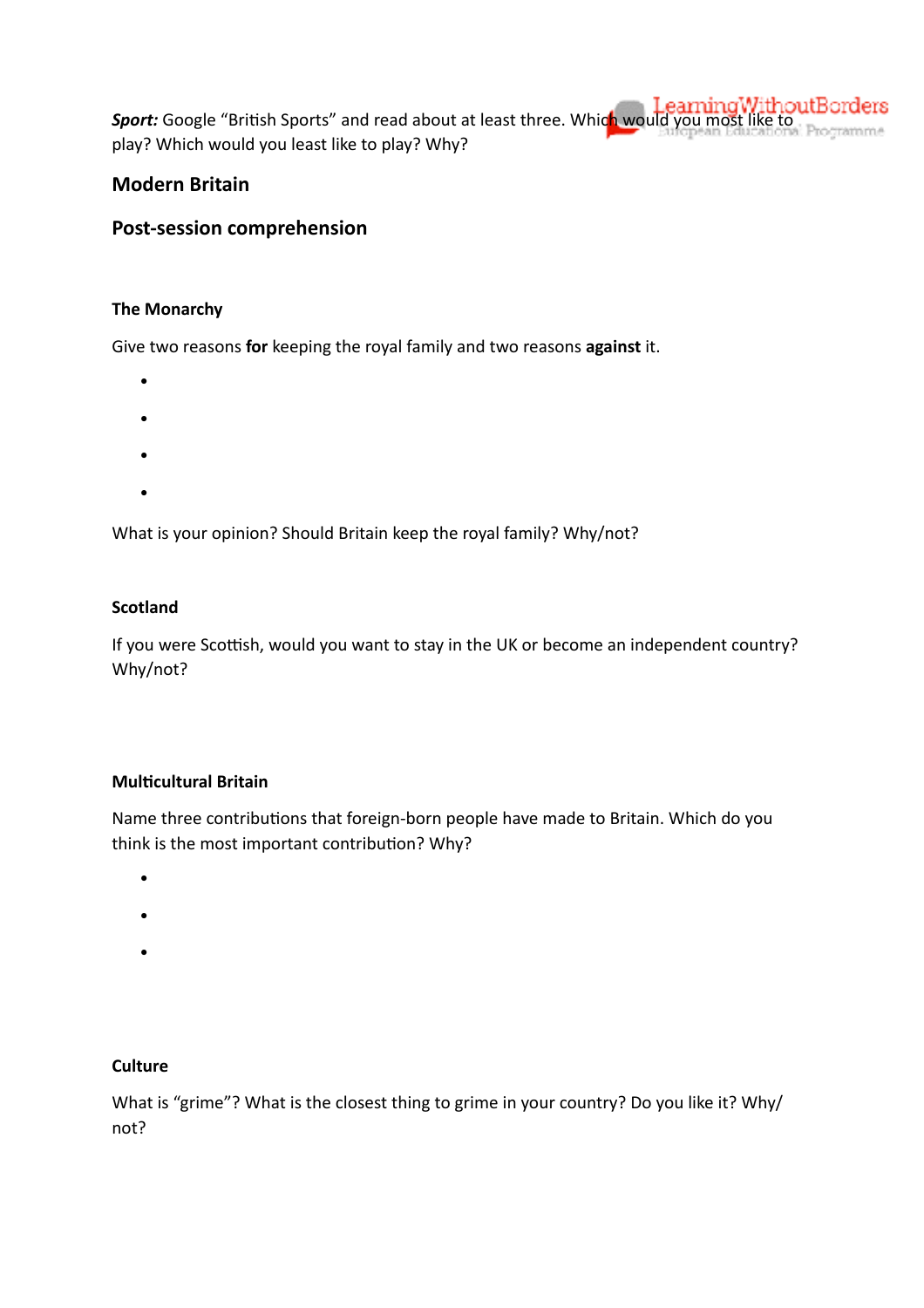Do you know any British celebrities? Who is your favourite? What do you like about them?



What did Leicester City football team do in 2016? Why was this so amazing?

### **Modern Britain**

### **Reading comprehension (higher)**

#### Read the article below and answer the questions.

This weekend, there is a sporting event taking place in London that thousands of people will be **watching, although you might not guess which kind of sport it is!**  It's not a football match, it's not a tennis tournament... No, this weekend, finals are taking place of the UK's main eSports competition. But what are eSports and why have they become such a big deal?

**"**eSports" is the short name for electronic sports. Just like football players play football, eSports players play computer games against each other - just like you might do in your bedroom with your friends. The difference between you playing video games with your mates and these competitive eSports players is that many fans all over the world usually watch them play, and they might even get paid for doing it.

People playing computer games against each other is nothing new - gamers have been doing this for over 30 years. Around the year 2000, computers became cheaper and the internet became faster, which made it much easier for more people to get involved with computer gaming. It also became easier to connect with gamers around the world, so people could play against each other - and watch others. Now, players have become so skilled - and gained so many millions of fans that computer gaming has become organised, competitive and professional.

Not everyone agrees that computer gaming should be considered to be a sport. Some people think that sport should involve being more physically active. But others think that although it may not be as physically athletic as tennis or rugby, the skill involved means it can be considered a sport.

Playing computer games for your job might sound like a dream come true - and to many people it will be! But don't be fooled, the best eSports players have to put in a lot of hard work and training. Some players might train for up to 14 hours a day to make sure they have extremely quick reflexes and reactions.

There is no doubt that eSports are on the rise. "Traditional" sports clubs, like Premier League football teams, are starting to buy eSports players to represent them in competitions. As technology improves, eSports will continue to grow. Could it be bigger than football one day? Only time will tell.

- 1. What are two differences between playing eSports and playing games at home?
- 2. What was the effect of increased internet speed on competitive gaming?
- 3. Why do some people not consider eSports to be true sports?
- 4. What are two qualities that make a good eSport player?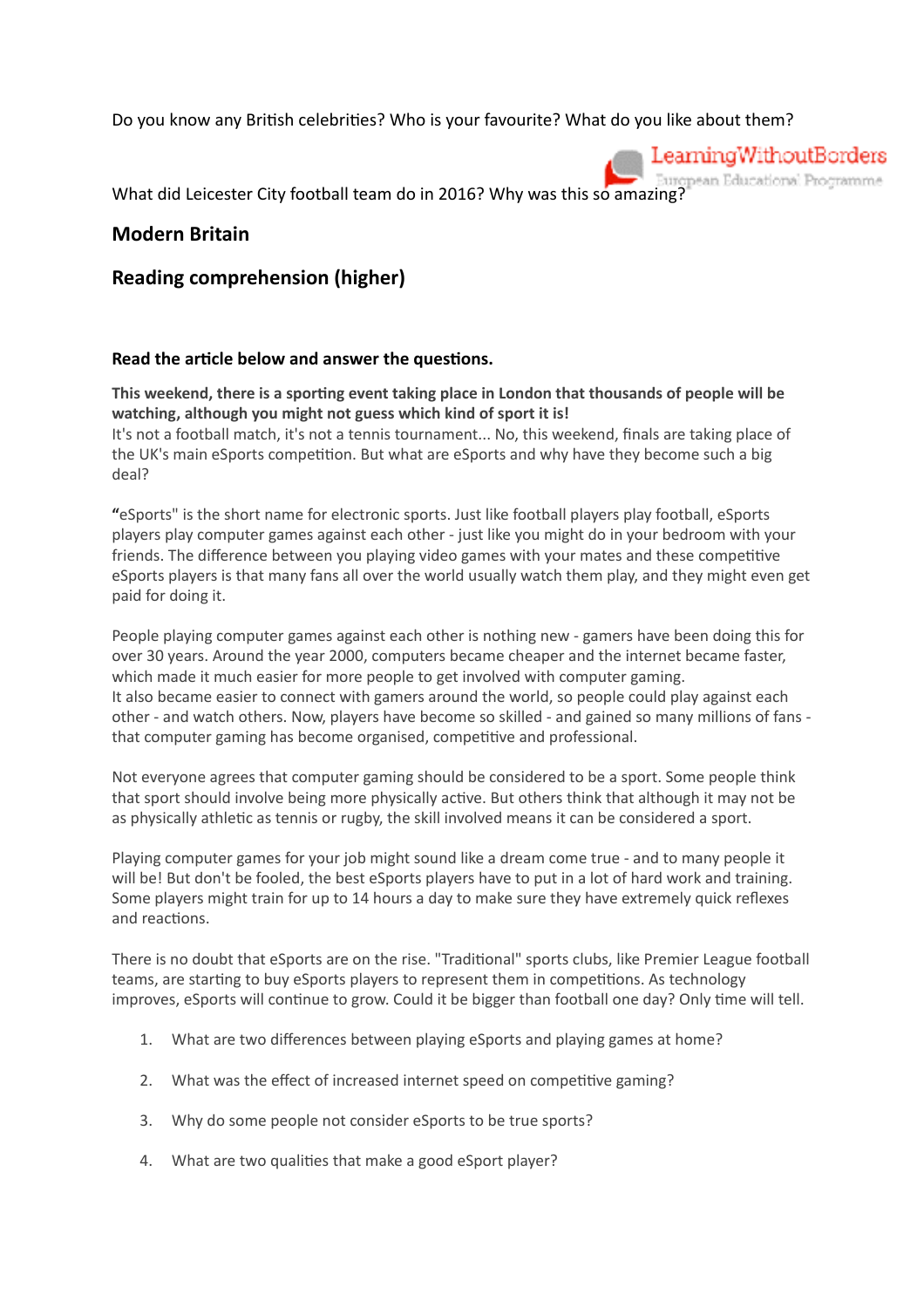Discussion question:

5. Talk with a partner. Do you think eSports count as "real" sports? Why/not?

## **Modern Britain**

# **Reading comprehension (lower)**

#### Read the article below and answer the questions.

**This weekend, there is a sport event happening in London and thousands of people will be watching, but you might not guess which kind of sport it is!**  It's not a football match, it's not a tennis competition... No, this weekend, it is the finals of the UK's main eSports competition. But what are eSports and why have they become such a big deal?

**"**eSports" is the short name for electronic sports. Just like football players play football, eSports players play computer games against each other - just like you might do in your bedroom with your friends. The difference between you playing video games with your mates and these competitive eSports players is that many fans all over the world usually watch them play, and they might even get paid for doing it.

People playing computer games against each other is nothing new – "gamers" have been doing this for over 30 years. Around the year 2000, computers became cheaper and the internet became faster, which made it much easier for more people to play computer games together. It also became easier to connect with gamers around the world, so people could play against each other - and watch other people. Now, players have become so skilled - and gained so many millions of fans - that computer gaming has become organised, competitive and professional.

Not everyone agrees that computer gaming should be called a sport. Some people think that sport should involve being more physically active. But others think that although it may not be as physically athletic as tennis or rugby, the skill of the players means it can be called a sport.

Playing computer games for your job might sound like a dream come true - and to many people it will be! But remember: the best eSports players have to put in a lot of hard work and training. Some players train for up to 14 hours a day to make sure they have extremely quick reflexes and reactions.

There is no doubt that eSports are becoming more popular. "Traditional" sports clubs, like Premier League football teams, are starting to buy eSports players to represent them in competitions. As technology improves, eSports will continue to grow. Could it be bigger than football one day? Only time will tell.

- 1. What are two differences between playing eSports and playing games at home?
- 2. What was the effect of increased internet speed on competitive gaming?
- 3. Why do some people not consider eSports to be true sports?
- 4. What are two qualities that make a good eSport player?

Discussion question:

:Borders hocramme